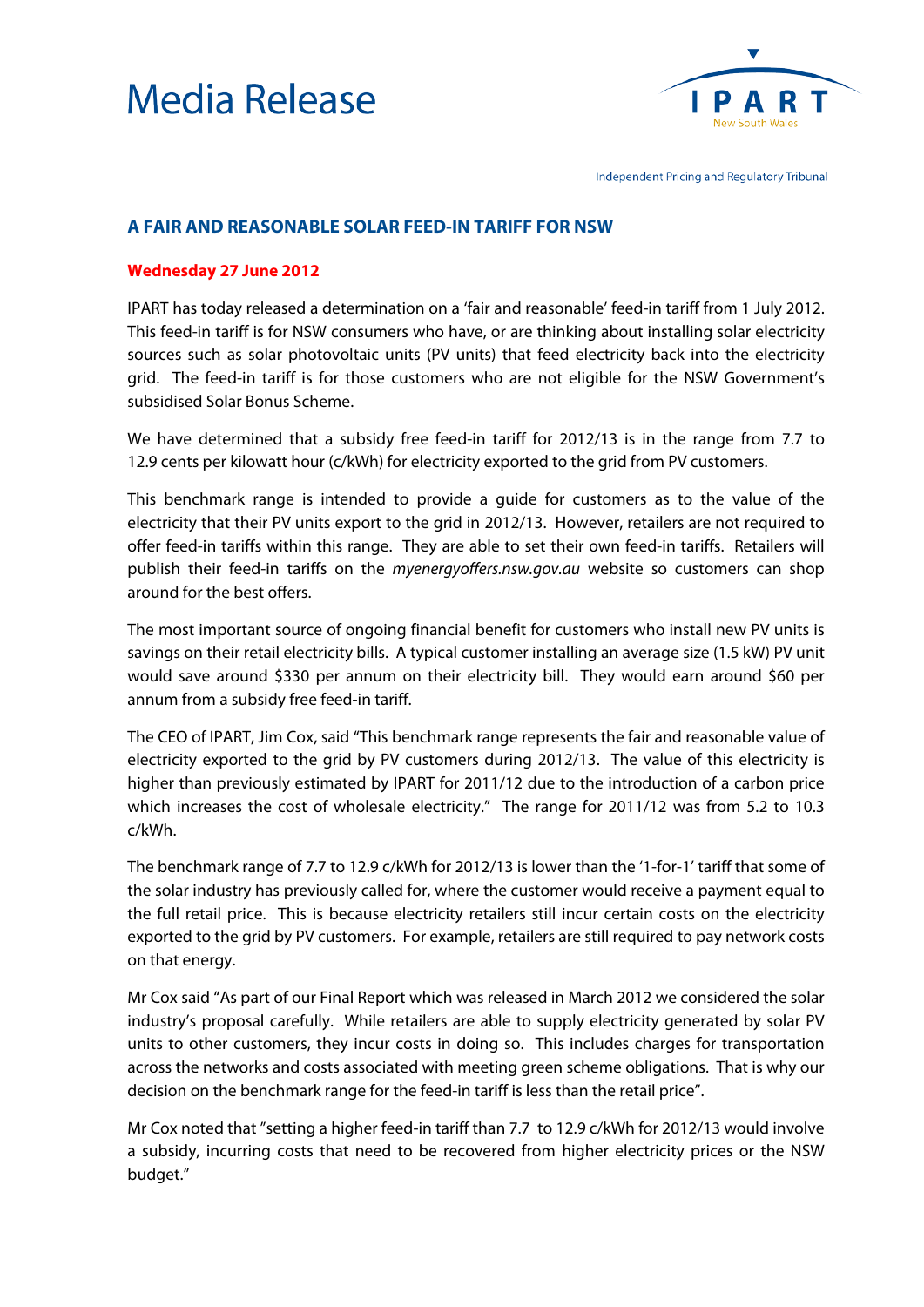We have also determined that retailers must contribute 7.7 c/kWh in 2012/13 for each eligible kWh under the Solar Bonus Scheme. This contribution will commence on 1 July 2012. Consistent with the Terms of Reference we have determined this contribution using the same approach as that set out in our Final Report in March 2012.

Our recommendations do not affect the Government's 60 c/kWh or 20 c/kWh feed-in tariffs for those customers who are eligible for the NSW Government's Solar Bonus Scheme, which is now closed to new participants. However, it may affect the voluntary premiums that some retailers have been offering to Solar Bonus Scheme customers. We expect that retailers will reduce or eliminate these voluntary payments upon the introduction of the retailer contribution. We consider it reasonable that retailers should contribute towards the costs of the Solar Bonus Scheme in order to lessen price increases for all customers.

For further information, contact: James Cox PSM, CEO and Full Time Member. T (02) 9290 8460